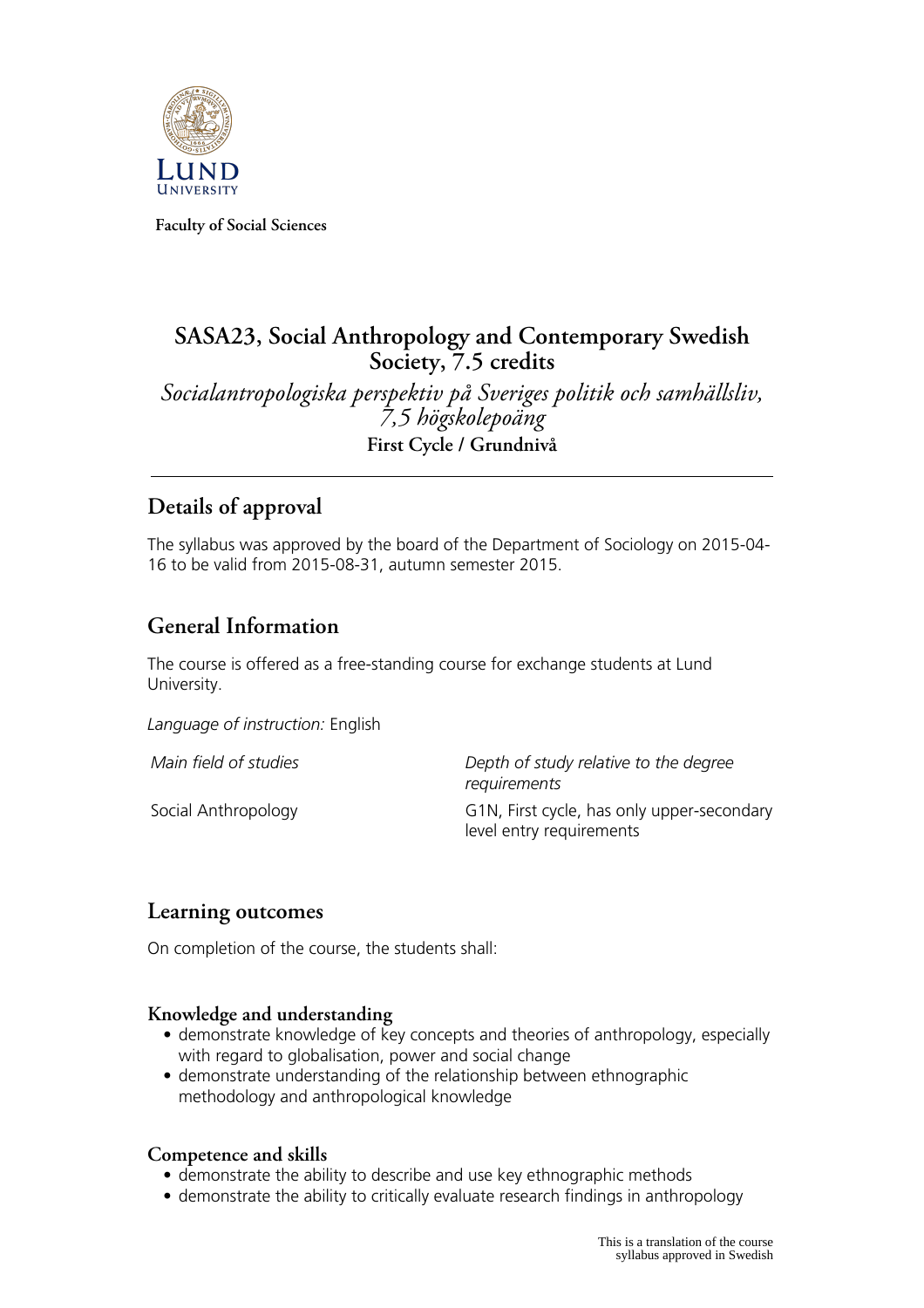• demonstrate the ability to discuss and analyse some recent changes in Swedish society and describe how they are related to global processes

#### **Judgement and approach**

• demonstrate the ability to reflect on their own practices and values in comparison with some of the ethnographic examples presented in the course

### **Course content**

The course is an introduction to modern Swedish society from an anthropological perspective. It is based on issues of politics, social norms and social change in Sweden and on a number of ethnographical research studies. Anthropology is often based on an empirical understanding of people's experiences and can therefore provide insights into the everyday life of people and organisations. The course enables students to investigate and analyse case studies of social and political changes in Swedish society, for example the views of political governance, work and education, focusing on the way they affect the people concerned. However, an anthropological analysis also ties these local practices to larger processes. The course will train the students to apply basic theoretical concepts and perspectives to empirical cases and to gain an understanding of how global political processes are manifested in local contexts. The students are also to reflect on their own practices and values in comparison with the ethnographical examples addressed in the course.

## **Course design**

The teaching consists of lectures and seminars.

Attendance at seminars is compulsory unless there are special grounds. An alternative form or date for compulsory components is offered to students who are not able to complete a compulsory component owing to circumstances beyond their control, e.g. accident, sudden illness or similar. This also applies to students who have missed teaching because of activities as a student representative.

### **Assessment**

The assessment is based on an individual written assignment and group work.

Three opportunities for examination are offered in conjunction with the course: a first examination and two re-examinations. Within a year of the end of the course, two further re-examinations on the same course content are offered. After this, further reexamination opportunities are offered but in accordance with the current course syllabus.

*Subcourses that are part of this course can be found in an appendix at the end of this document.*

# **Grades**

Marking scale: Fail, E, D, C, B, A.

The highest grade is A, and the lowest passing grade is E. The grade for a non-passing result is Fail. The student's performance is assessed with reference to the learning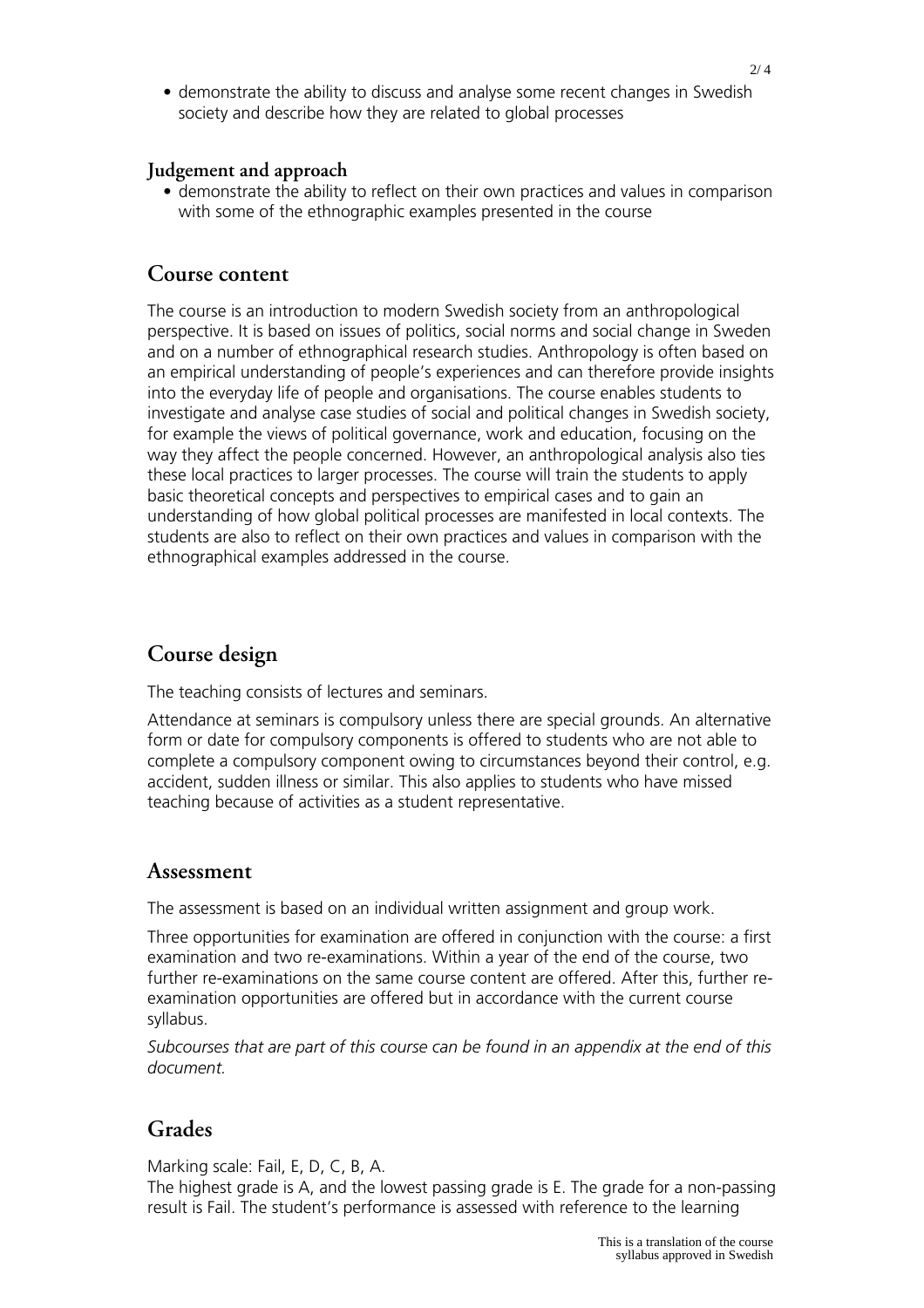outcomes of the course. For the grade of E the student must show acceptable results. For the grade of D the student must show satisfactory results. For the grade of C the student must show good results. For the grade of B the student must show very good results. For the grade of A the student must show excellent results. For the grade of Fail the student must have shown unacceptable results.

At the start of the course students are informed about the learning outcomes stated in the syllabus and about the grading scale and how it is applied in the course.

### **Entry requirements**

General requirements and studies equivalent of course English 6 from Swedish Upper Secondary School.

## **Further information**

International students are generally exempted from the requirement of proficiency in Swedish.